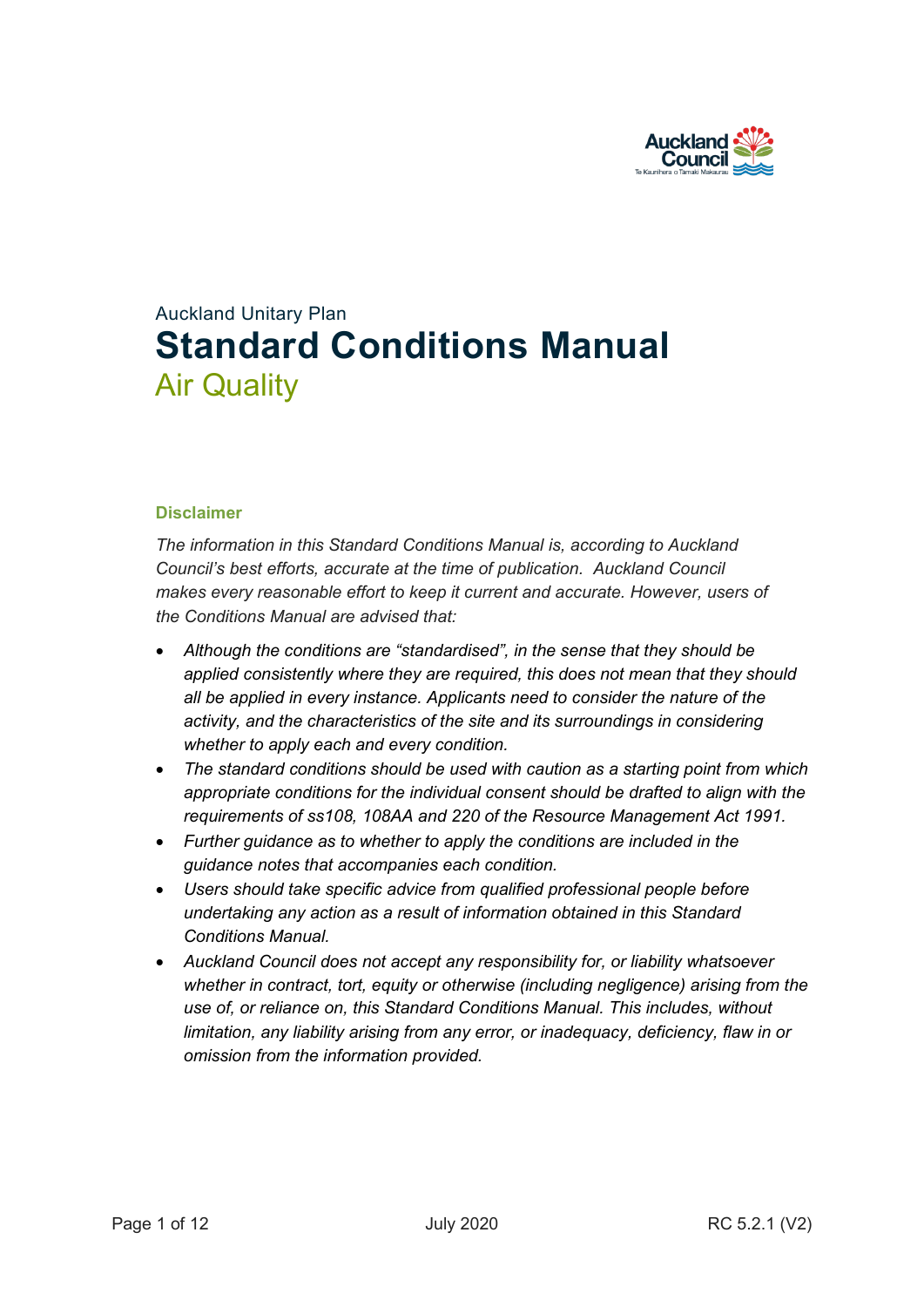## **Introduction**

These conditions relate to the management of discharges of contaminants into air.

Applications should also be aware of the National Environmental Standard: Air Quality and the Auckland Regional Policy Statement when assessing effects.

## **Which conditions should I use?**

## **General air quality conditions**

These may be imposed on all decisions on applications for discharges of contaminants into air.

| <b>Condition</b>                                     |            | 2          | $\mathbf{3}$ | 4          | 5          | 6          |    | 8             | 9 |
|------------------------------------------------------|------------|------------|--------------|------------|------------|------------|----|---------------|---|
| Required for all<br>consents                         | N          | $\sqrt{}$  | N            | $\sqrt{ }$ | $\sqrt{ }$ | $\sqrt{ }$ | ٦Ι |               |   |
| May be required<br>depending on nature<br>of consent |            |            |              |            |            |            |    | $\mathcal{N}$ | N |
| <b>Condition</b>                                     | 10         | 11         | 12           | 13         | 14         | 15         |    |               |   |
| Required for all<br>consents                         |            |            |              |            |            |            |    |               |   |
| May be required<br>depending on nature<br>of consent | $\sqrt{ }$ | $\sqrt{ }$ | $\sqrt{ }$   | $\sqrt{}$  | $\sqrt{ }$ | $\sqrt{ }$ |    |               |   |

## **Activity types**

We have process and monitoring conditions for activities such as:

- Refuse transfer stations
- Crematoria
- Chicken farms
- Power stations
- Contaminated land
- Wastewater treatment plants
- Combustion (use of coal fired boilers)
- Quarries
- Chemical processes
- Manufacturing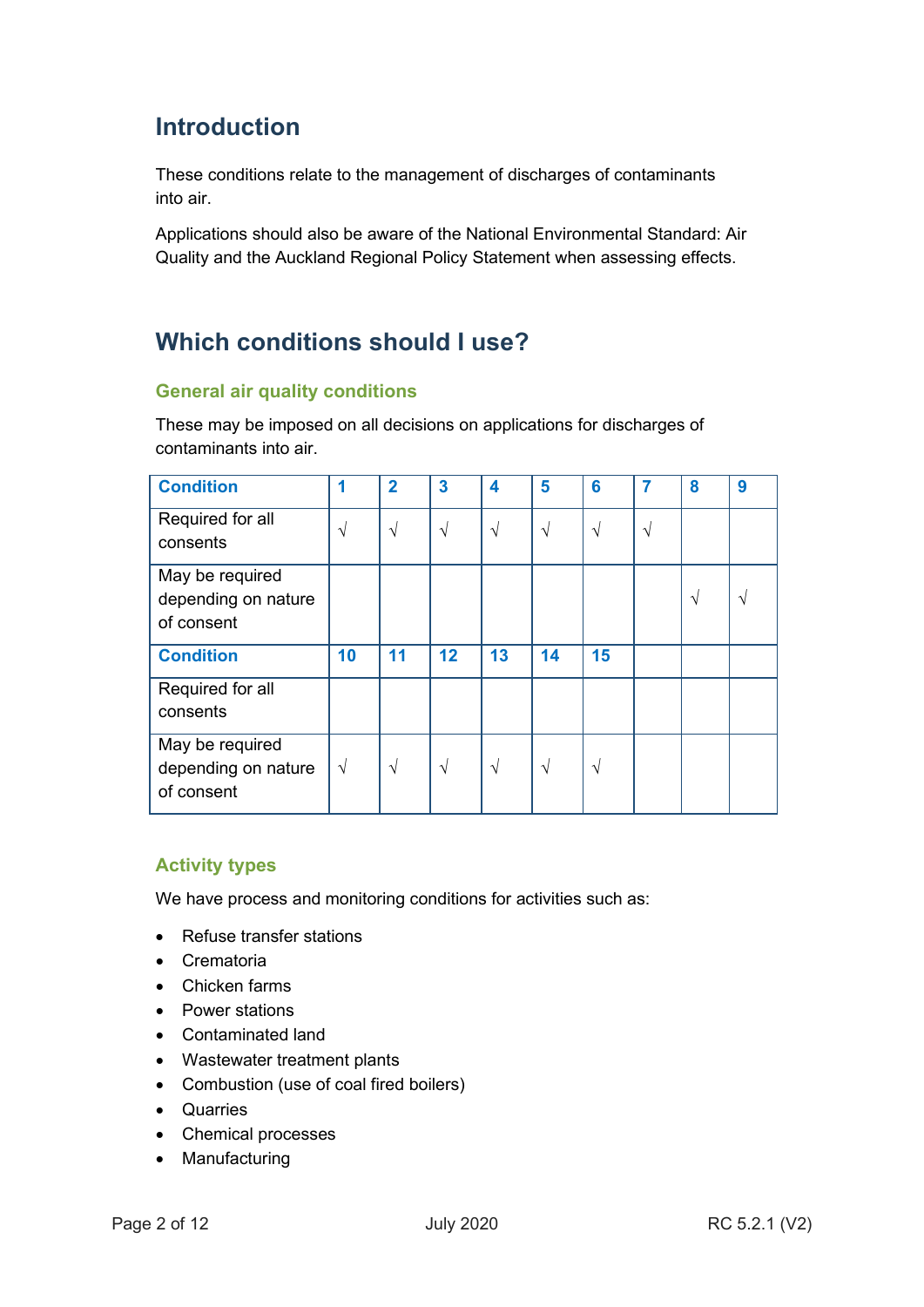The majority of applications that require air quality input from the Contamination, Air and Noise team will be site specific consents that require site specific conditions related to the site specific air quality management tools and systems (such as scrubbers, filters, baghouses etc). Please liaise with the air quality specialist for detailed guidance on conditions to manage these systems.

## **Process conditions**

• Process conditions are specific to the application – sets discharge limits etc – as per the application.

## **Monitoring conditions**

- Monitoring conditions are specific to the application and may include such things as an Air Quality Management Plan and keeping a log of sampling etc.
- The Contamination, Air and Noise Team will monitor stand alone Air Quality consents. All integrated consents will be monitored by the Council. An internal agreement between the Monitoring and Specialist Unit will ensure that all information necessary to the consent is appropriately assessed while the customer maintains a single point of contact with the council. Where a standalone consent is granted the single point of contact for the conditions can be changed to Team Leader – Contamination, Air and Noise.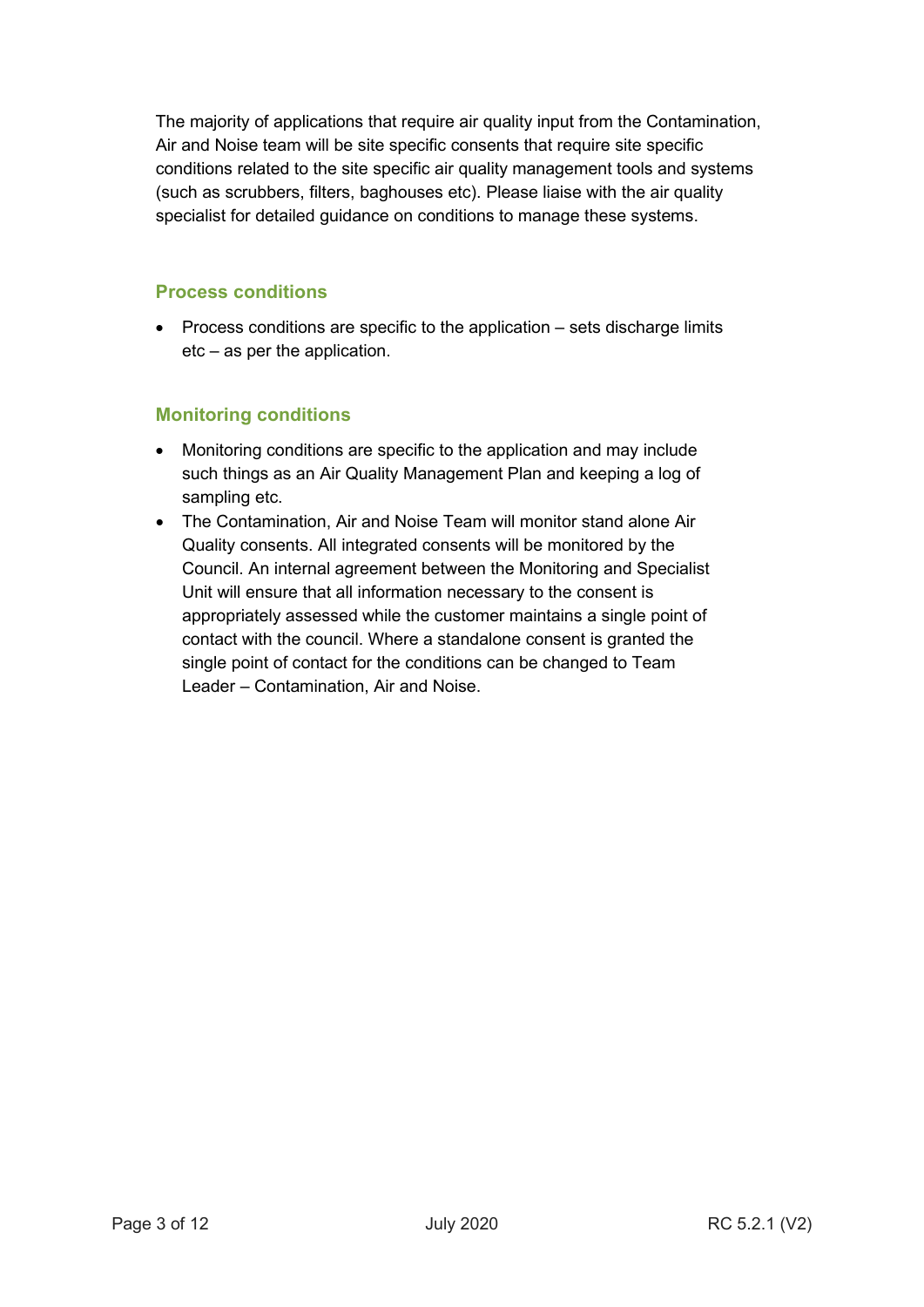## **Limiting Conditions**

### **Condition 1: Controlling emissions**

All processes on site must be operated, maintained, supervised, monitored and controlled using the best practicable option to ensure that all emissions authorised by this consent are maintained at the minimum practicable level.

### *Guidance Note:*

*The purpose of this condition is to ensure that the minimum amount of emissions occurs even if the consent limit allows a higher limit of emissions. Section 17 of the RMA reminds us that every person has a duty to avoid, remedy or mitigate effects whether or not those effects are from a consented activity. This condition aims to make sure the lowest possible emission occur at the site.* 

## **Condition 2: Discharges beyond the boundary**

Beyond the boundary of the site there must be no odour, dust, particulate, smoke, ash or fume caused by discharges from the site which, in the opinion of the Council, is noxious, dangerous, offensive or objectionable.

### *Guidance Note:*

*The purpose of this condition is to clearly link the activity to the general permitted activity rule and to ensure that there are no nuisance effects beyond the site boundary.* 

## **Condition 3: Visible emissions**

No discharges from any activity on site must give rise to visible emissions, other than water vapour, to an extent which, in the opinion of the Council, is noxious, dangerous, offensive or objectionable.

#### *Guidance Note:*

*The purpose of this condition is to ensure discharges are appropriate to the activity. This condition also links the activity to the general permitted activity rule.*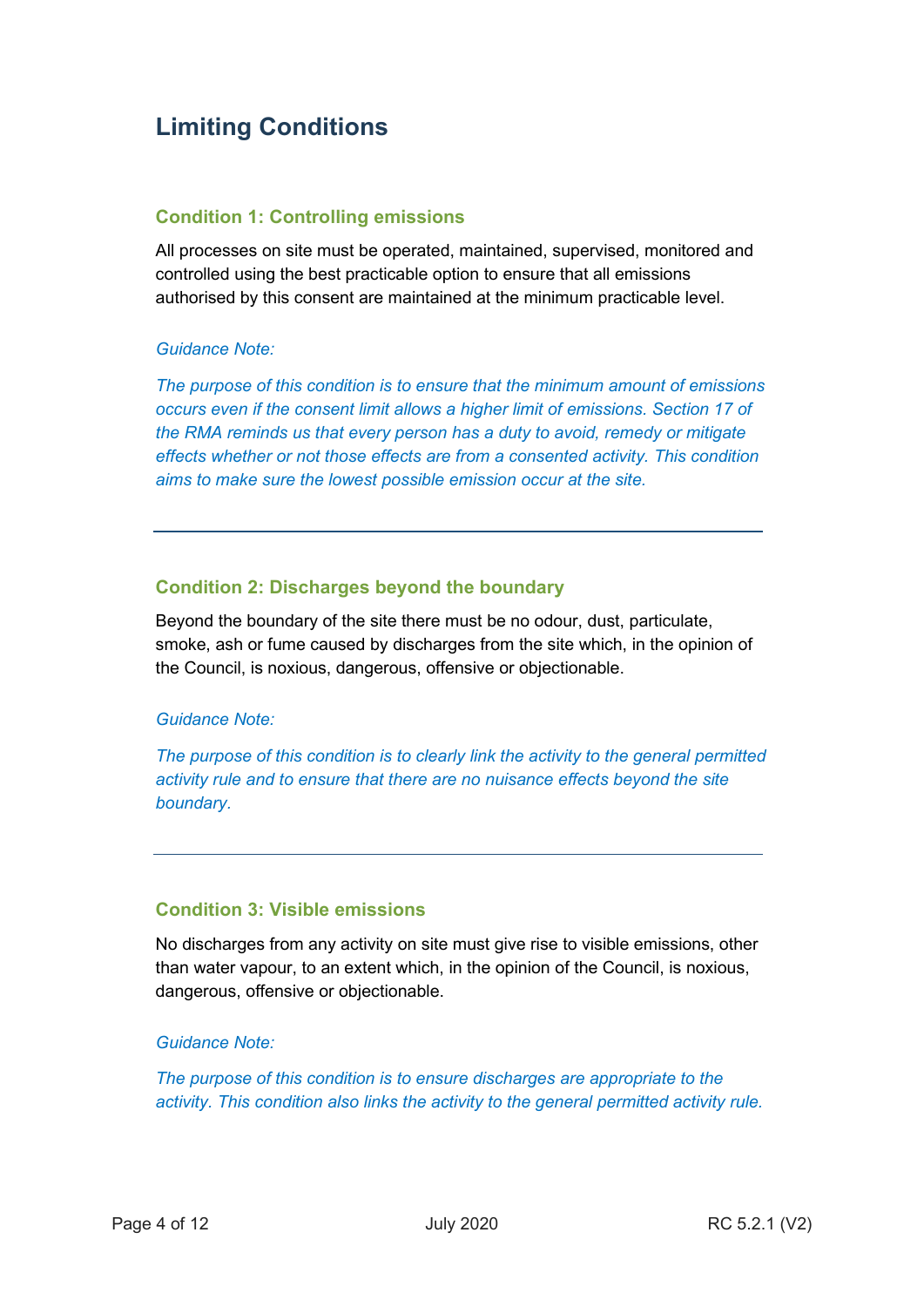## **Condition 4: Hazardous air pollutants**

Beyond the boundary of the site there must be no hazardous air pollutant caused by discharges from the site, which is present at a concentration that is, or is likely to be, detrimental to human health or the environment.

### *Guidance Note:*

*The purpose of this condition is to link the activity to the general permitted activity rule, ensuring that no hazardous air pollutants are discharged beyond the boundary of the site at a concentration that could harm human health or the environment. The Contamination, Air and Noise team have specialised equipment that may be used to detect levels of hazardous pollutants in the air. This equipment is taken on site if a complaint is made by the public regarding hazardous discharges.*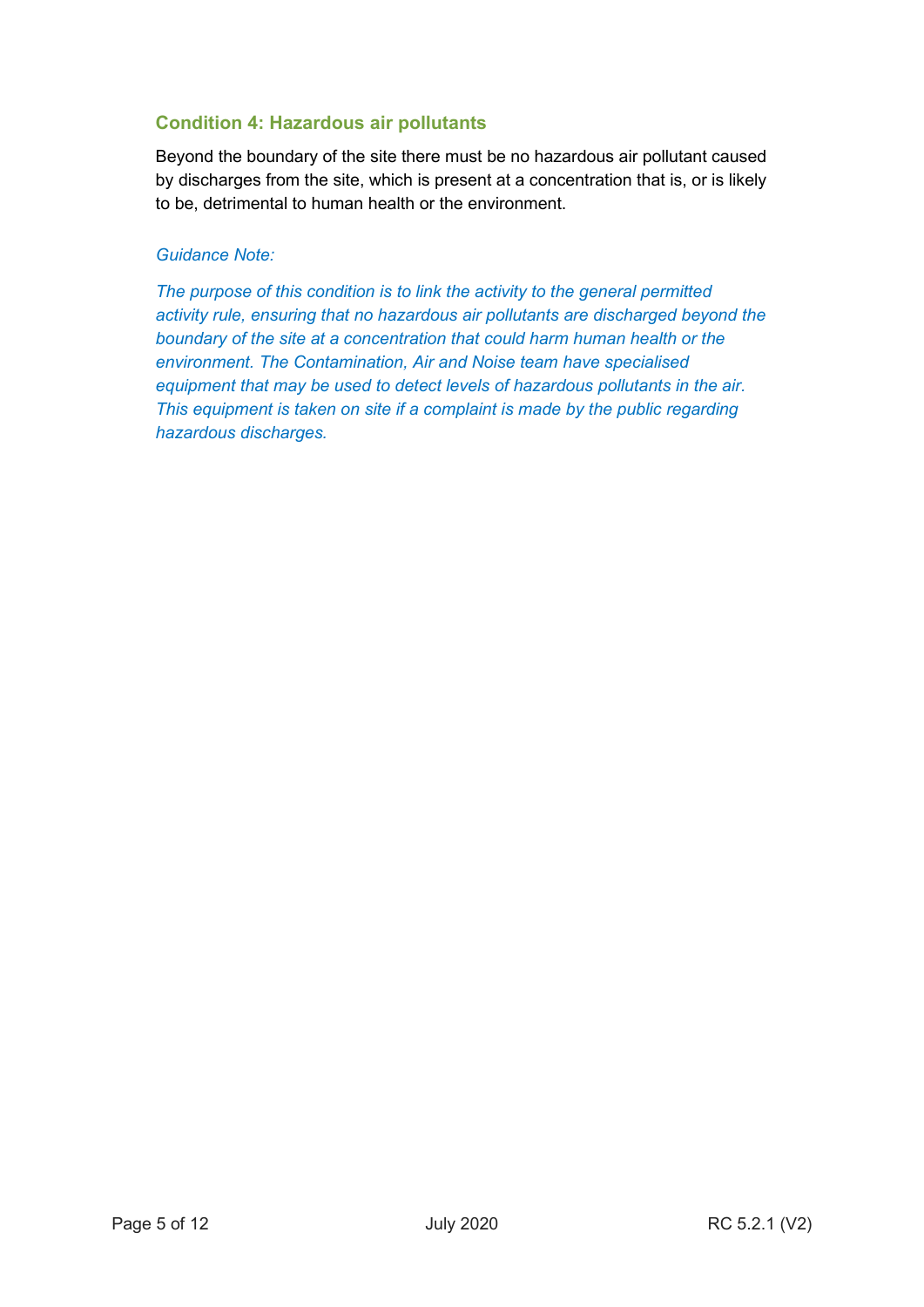## **Reporting Conditions**

### **Condition 5: Inspection, records and monitoring reports**

Details of all inspections, records, monitoring and test results that are required by the conditions of this consent must be kept for a minimum of two years from the date of each entry.

The above details must be provided to the Council on request.

### *Guidance Note:*

*The purpose of this condition is to that all site maintenance and inspections are carried out in between the council inspections. This condition ensures that inspection and maintenance records are kept and that the Contamination, Air and Noise team is able to request information from any period within the last two years.*

## **Condition 6: Significant breaches or unexpected emissions**

The Council must be notified as soon as practicable in the event of any significant discharge to air, which results or has the potential to result in a breach of air quality conditions or adverse effects on the environment. The following information must be supplied:

- a. Details of the nature of the discharge:
- b. An explanation of the cause of the incident; and
- c. Details of remediation action taken.

### *Guidance Note:*

*The purpose of this condition is to require the consent holder to inform the council of any unexpected actual or potential breaches of consent conditions, and to provide information as to why this may have occurred and what has been done to remedy the situation.*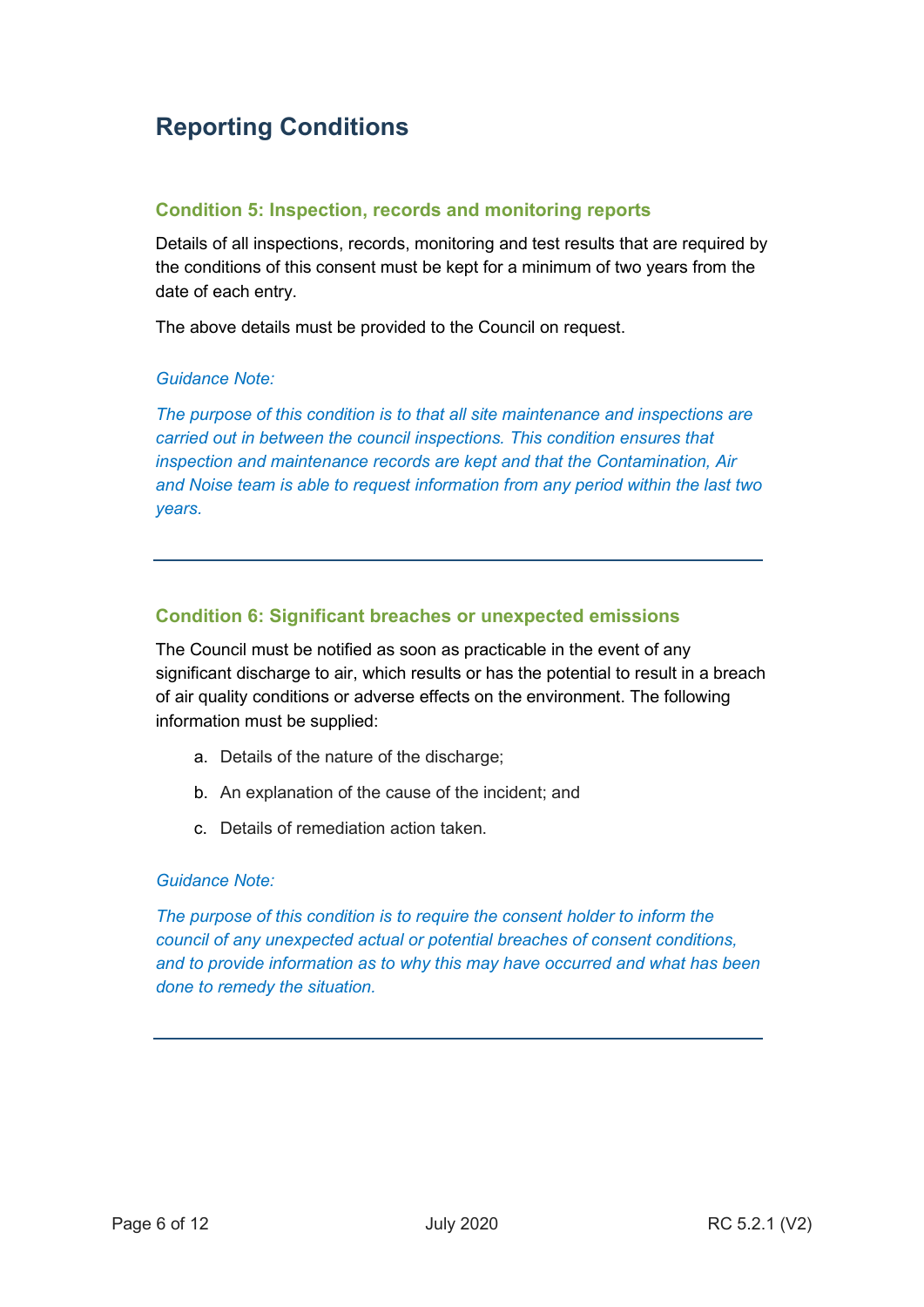## **Condition 7: Complaints**

All air quality complaints that are received must be recorded. The complaint details must include:

- a. The date, time, location and nature of the complaint;
- b. The name, phone number and address of the complainant, unless the complainant elects not to supply these details;
- c. Weather conditions, including approximate wind speed and direction, at time of the complaint;
- d. Any remedial actions undertaken.

Details of any complaints received must be provided to the Council within 24 hours of receipt of the complaint.

### *Guidance Note:*

*The purpose of this condition is to require consent holders to inform the council of any complaints and any action taken to remedy. Complaints may not come directly to the council, so this condition allows to gain a full understanding of site activities.*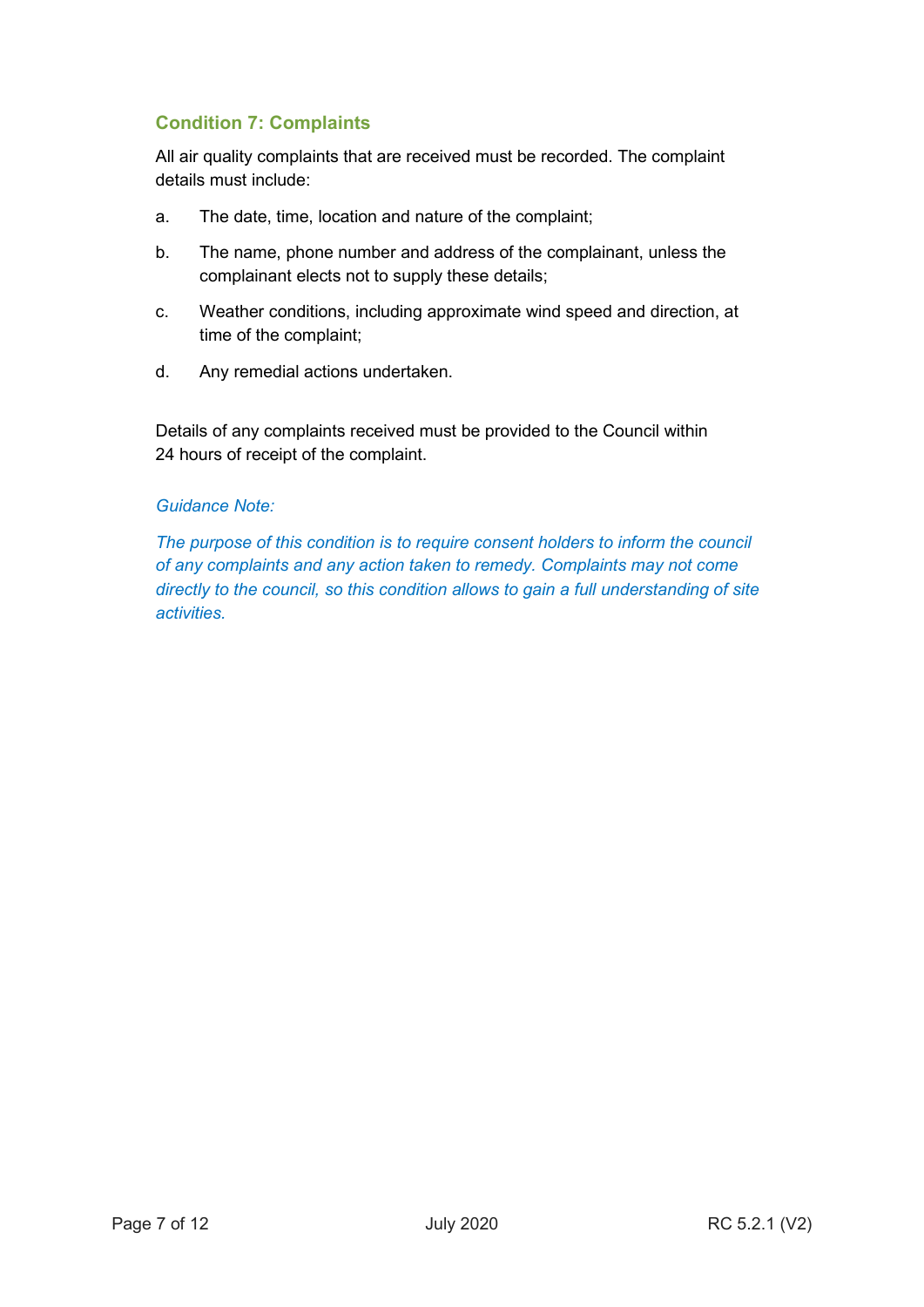## **Site Specific Controls**

### **Condition 8 Emission control equipment operation**

No part of the process must be operated without the associated emission control equipment, consented as part of this decision, being fully operational and functioning correctly.

## **Condition 9: Emission control equipment maintenance**

All ducting and emission control equipment associated with the process must be maintained in good condition and as far as practicable be free from leaks in order to prevent the escape of fugitive emissions.

### *Guidance Note:*

*The purpose of these conditions is to ensure that any emission control system employed such as baghouses, scrubbers, etc, are effective throughout the life of the consent. These conditions should be added to all decisions where emission control devices are required. This can include scrubbers, stacks etc. Please discuss with a Council Contamination, Air and Noise specialist if unsure.* 

## **Condition 10: Discharge limits**

The discharge of specified air pollutants from the x stacks must not exceed the corresponding emission rates set out below:

| Pollutant                          | Maximum emission concentration |
|------------------------------------|--------------------------------|
| Total suspended particulate (TSP)  | $x$ mg/m <sup>3</sup>          |
| Nitrogen oxides $(NOx)$            | $x$ mg/m <sup>3</sup>          |
| Sulphur dioxide (SO <sub>2</sub> ) | $x$ mg/m <sup>3</sup>          |
| Lead (Pb)                          | $x$ mg/m <sup>3</sup>          |

All emission concentrations must be corrected to zero degrees Celsius, one atmosphere pressure and a dry gas basis.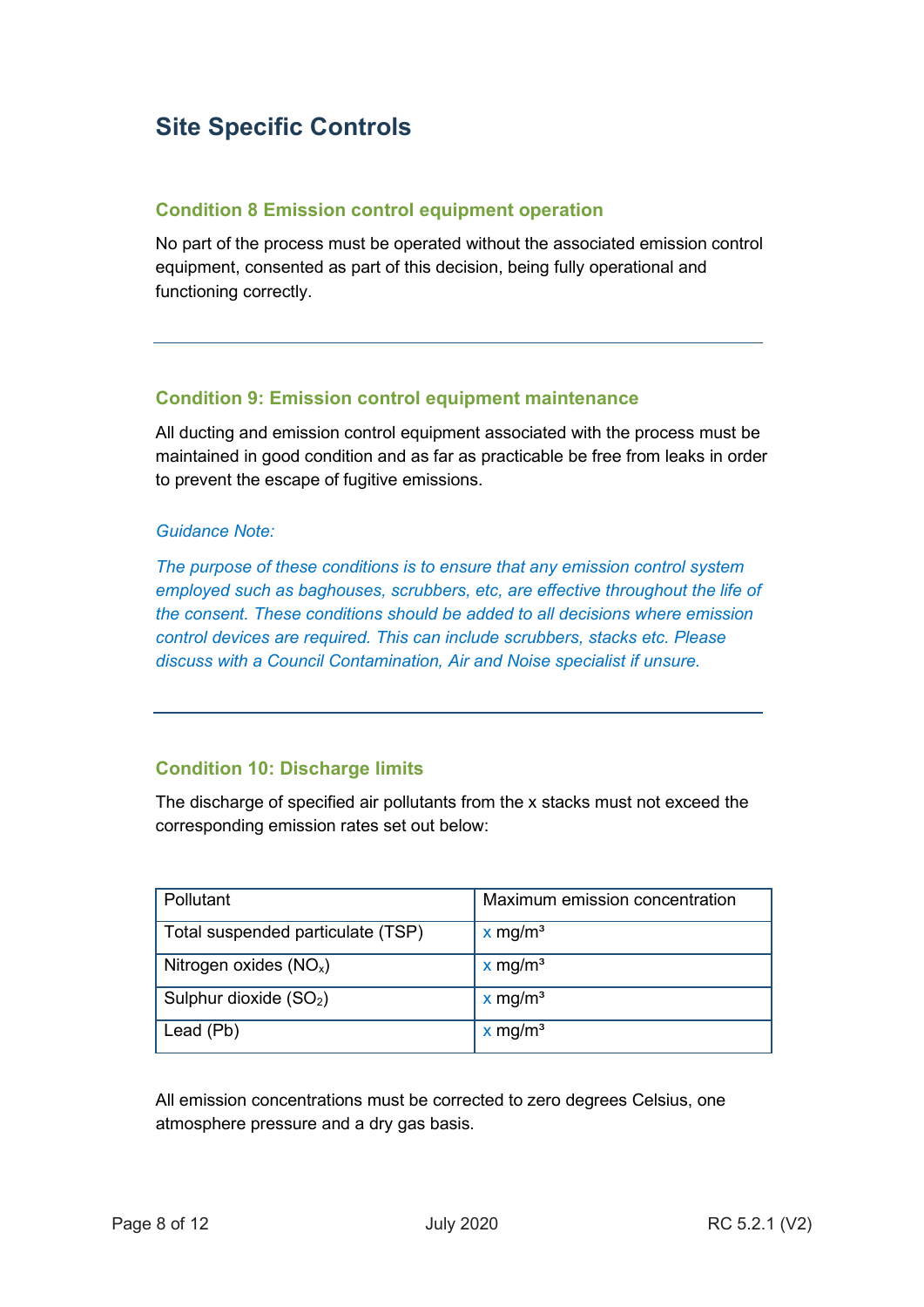#### *Guidance Note:*

*The purpose of this condition is to require routine testing of the discharges to demonstrate that they comply with the set limits for relevant contaminants discharged by the activity. The applicants AEE will have proven that if discharges are maintained below this level, significant adverse effects will not occur. Testing for various contaminants, including odour, is possible according to different standards and the frequency of testing is site specific.*

### **Condition 11: Emission testing**

Emission tests must be conducted on the *x* stack to determine compliance with condition *X* above. These tests must:

- a. Be conducted for the discharges of TSP, NOx, SO2, and lead;
- b. Be conducted within x months of the commencement of this consent and then annually thereafter for the duration of the consent;
- c. Be conducted during process conditions that will give rise to maximum normal emissions;
- d. Be undertaken utilising:
	- o AS4323.2-1995, ISO 9096:2003 or US EPA Method 5 for TSP;
	- o US EPA Method 7E for NOx;
	- o ISO 7935:1992, ISO 7934:1998, or US EPA Methods 6, 6C or 8 for SO2;
	- o US EPA Method 29 for lead;
	- o or other methods approved by the Council (*see advice note below*);
- e. Comprise not less than three separate samples with the concentration results corrected to zero degrees Celsius, one atmosphere pressure and a dry gas basis; and
- f. Be carried out by companies with International Accreditation New Zealand (IANZ) accreditation for the methods required for testing at the site.

#### Advice Note:

The approval of the Council for an alternate method for source emissions testing will be based on a demonstrated advantage or equivalence of the method over the specified method for the accuracy and precision of results and the testing company being suitably accredited for the alternate test method.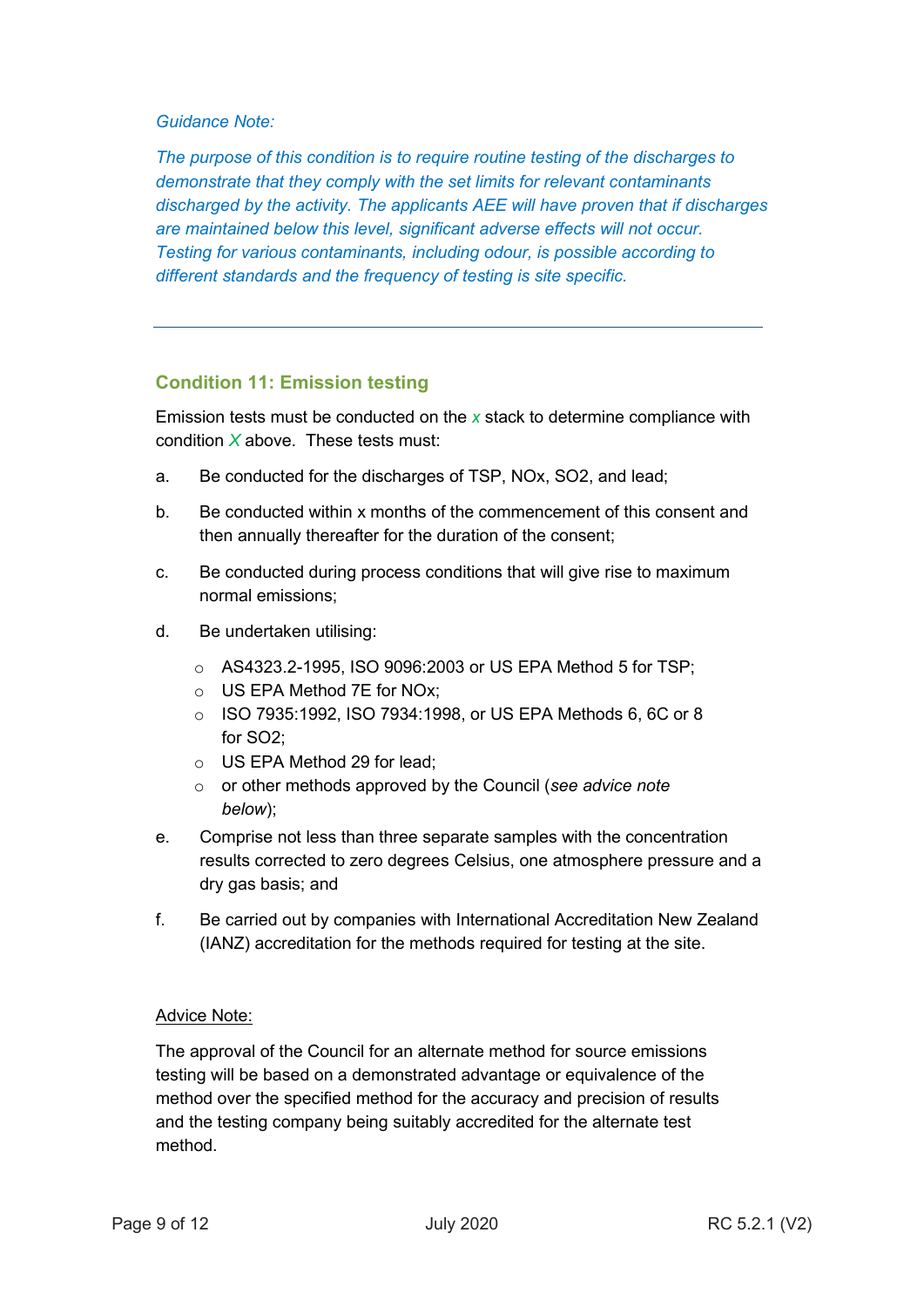#### *Guidance Note:*

*The purpose of this condition is to outline what sampling methods to use and*  what information should be collected for discharges where Council *Contamination, Air, and Noise specialists have recommended that routine testing is required.*

### **Condition 12: Emissions reporting**

The results of emission tests, the relevant operating parameters, the raw data and all calculations must be submitted in the form of a report to the Council, within 30 working days of the samples being taken.

### *Guidance Note :*

*The purpose of this condition is to require reporting of the sampling to be provided to the council for our records. This condition is to be placed on all decisions where condition 11 above has been imposed.* 

## **Condition 13: Air Quality Management Plan**

Within [add days] of the date of commencement of this consent an Air Quality Management Plan (AQMP) must be submitted to the Council for certification, to confirm that the activities undertaken in accordance with the AQMP will achieve the objectives of the plan and compliance with the relevant consent conditions. Any subsequent review of the AQMP must also be submitted to the Council for certification. The consent holder must meet the costs of the production, certification, monitoring and review of the AQMP.

The overall objective of the AQMP must be to set out the practices and procedures to be adopted to ensure compliance with consent conditions and also to meet the following objectives:

### Xxxx [add objectives]

The AQMP must incorporate a series of monitoring, management and operational procedures, methodologies and contingency plans, and together must accurately record all information required to comply with the conditions of this consent. The AQMP must include the following:

a. Identification of all fugitive and point sources for discharges of contaminants into air, including a map showing the location of each source;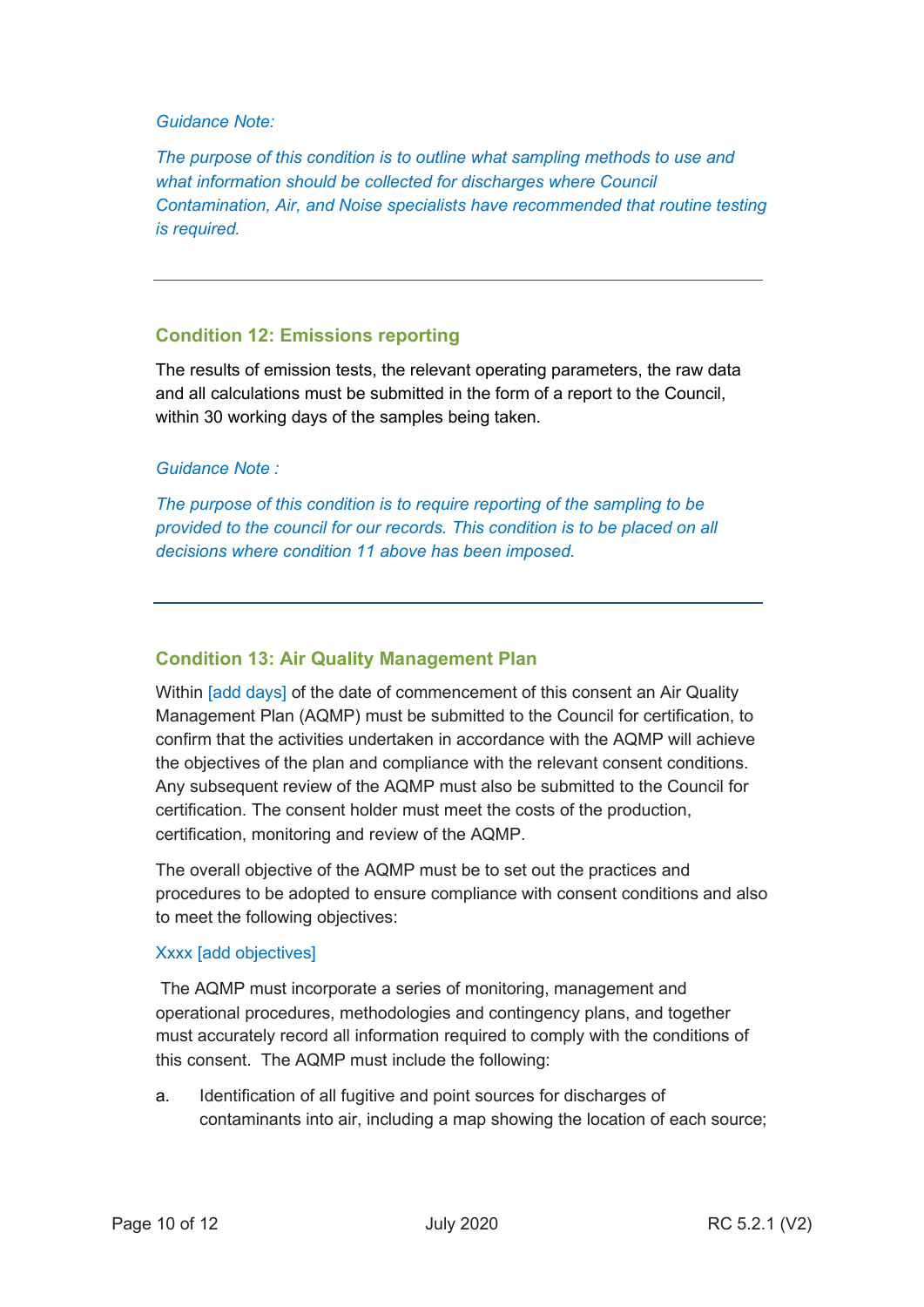- b. Procedures to minimise discharges of contaminants into air, including details of the inspection, maintenance, monitoring and contingency procedures in place for all emissions control equipment at the site;
- c. The operating parameters of emissions control equipment and the frequency and scope of the regular checks to be performed on emissions control equipment;
- d. Details of management and monitoring practices in place to minimise discharges of contaminants into air, including fugitive dust and odour;
- e. Procedures for the monitoring of dust and odour, including details of inspection procedures, recording requirements and contingency measures;
- f. The identification of staff responsibilities;
- g. The procedures for the receipt, recording and handling of air quality complaints received;

### *Guidance Note:*

*See guidance on the use of management plan conditions in the management plan conditions.*

*The purpose of this condition is to ensure that an AQMP is submitted for certification. This condition sets out what should be in an AQMP. It is important that management plan requirements specific to this application are incorporated into this condition. Your Contamination, Air and Noise specialist will tell you the date to insert in the first sentence. In some cases if the site is, for example, is very dusty and near a sensitive receptor then the AQMP will be required quickly, in other cases a large site may be being developed slowly with different parts established over time resulting in manufacturing occurring much later in the life of the consent, thus a later date for the AQMP may be acceptable. The Contamination, Air and Noise Team have some AQMP templates which can be provided to applicants who need to provide an AQMP.*

## **Condition 14: Air Quality Management Plan operation**

All processes on site must be operated in accordance with the certified Air Quality Management Plan (AQMP).

## *Guidance Note:*

*The purpose of this condition is to ensure that the works are carried out in accordance with the certified plan. This AQMP can be amended as per the condition below but there should be a single final certified AQMP at all times.*